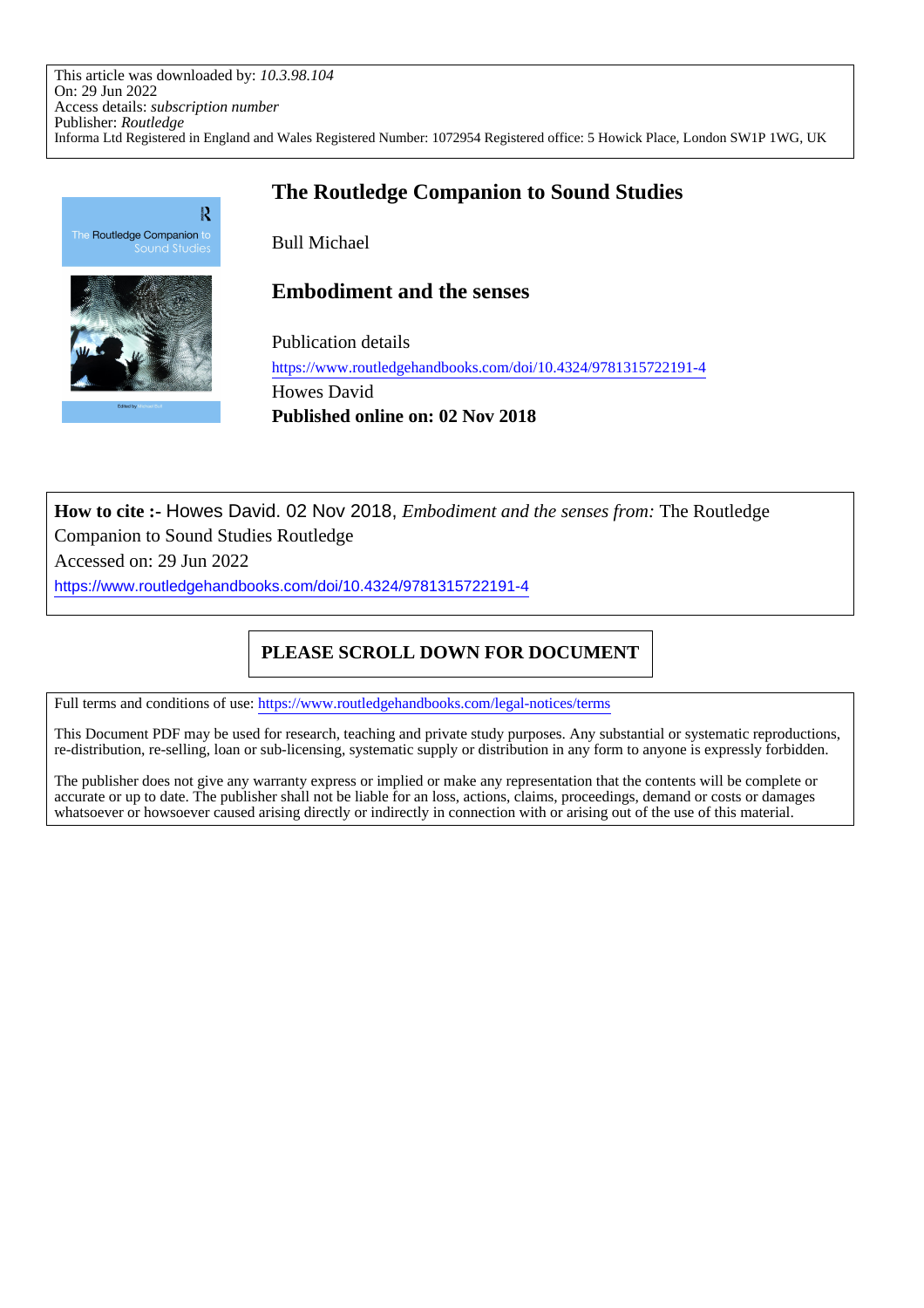# EMBODIMENT AND THE SENSES

# *David Howes*

The four cases presented below highlight some of the many issues raised by foregrounding sound and the power of hearing as both object of study and means of inquiry – a theoretical and methodological move which has been integral to the "sensory turn" in the humanities and social sciences. The sensory turn, which commenced in the 1990s, may be seen as an outgrowth of the corporeal turn of the 1980s, when "embodiment" emerged as a paradigm for research in the human sciences (Csordas 1990; Bynum 1995). More on this presently.

The anthropologist Paul Stoller recounts an incident from his fieldwork among the Songhay people of Niger, where he apprenticed himself to a healer. The healer had been called to the bed of a sick man who was the victim of a curse. The healer determined that a sorcerer had taken possession of the man's double and was slowly devouring him from within. To prevent the man from dying, the healer had to find and liberate the patient's double. He prepared a remedy to be applied to the man's joints and sensory orifices, then led Stoller on a search that took them to the edge of the village. They came to the crest of a dune where there was a large pile of millet seed husk. The healer bent to sift through the pile, then abruptly stood up and cried out "Wo, wo, wo, wo …" He asked Stoller:

"Did you hear it?" "Hear what?" I asked dumbfounded. "Did you feel it?" "Feel what?" I wondered. "Did you see it?" "What are you talking about?" I demanded.

The healer then enjoined him: "You look but you do not see. You touch, but you do not feel. You listen but you do not hear. Without sight or touch … one can learn a great deal. But you must learn how to *hear* or you will learn little about our ways" (Stoller 1989: 115).

Among the Suyà (also known as the Kisêdjê) people of the Mato Grosso region of Brazil, boys and girls are fitted with ear-discs upon reaching puberty. In addition to the ear-discs, adult men are permitted to wear lip-discs. These adornments, or extensions of the ear and mouth, symbolize the importance attached to "hearing well" and speaking as well as singing clearly. The largest lip-discs are reserved for the chiefs and this reflects their preogative to engage in "everybody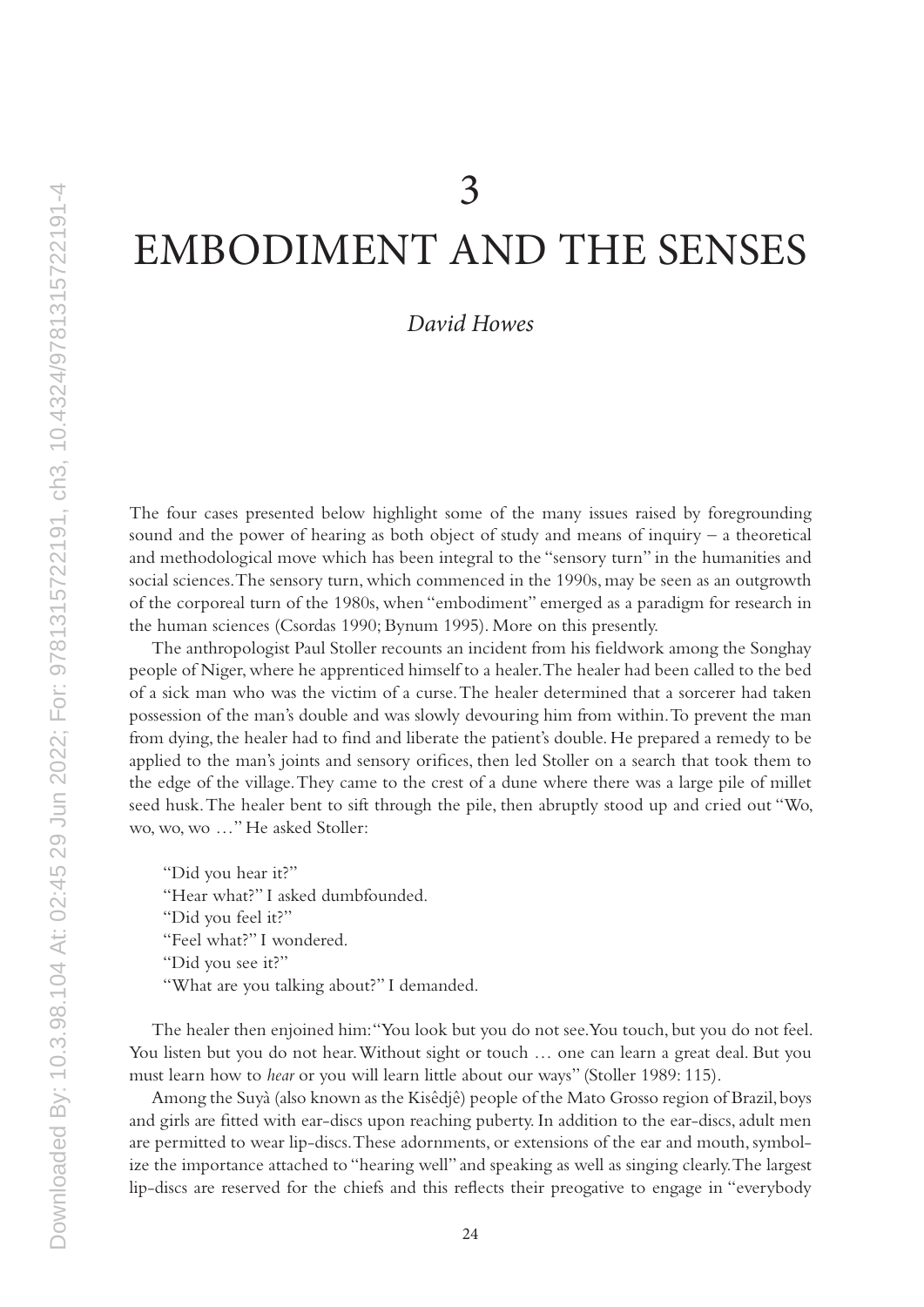listen talk" or "plaza speech" during the communal rituals which take place at night. The figure of the chief contrasts with that of the witch. Witches are distinguished by their tendency to mumble (or "perverted speech"), their poor hearing (which explains their anti-social ways) and their extraordinary vision which enables them to "see things" that are invisible to the eyes of more cultured individuals. The sensory profile of the chief also contrasts with that of women. Suyà women do not wear lip-discs (only ear-discs), and their principal role at Suyà feasts is "as audience and suppliers of food rather than as singers" (Seeger 1975: 215).

In early China (the China of the Warring States Period, 475–221 BCE), the senses were typically classified in a fivefold manner, much as in ancient Greece (Vinge 2009). However, there was some diversity of opinion as to which bodily organs counted as senses. Most lists include the eyes, ears, mouth, nose and body (or form), but some iterations leave out one or other of these body parts, while others continue with, for example, "trust, awe and peace" (that is emotions).

Significantly, in view of the highly bureaucratic nature of Chinese court society, the most common model of the sensorium depicted the five senses as five "officials" with the "heartmind" (xin) as their ruler.

Ear, eye, nose, mouth, and form, each has its own contacts [lit. "receptions" or "meetings"] and does not do things for the others. Now, these are called the heavenly officials. The heartmind dwells in the central cavity and governs the five officials. Now this is called the heavenly ruler.

*(Xunzi quoted in Geaney 2002: 19)*

The idea here is that the senses are intelligencers of the ruler, with priority attached to the offices of hearing and sight. Interestingly, one way in which a ruler would gauge the state of his realm was by summoning musicians from each of its territories and checking whether their instruments (as well as local folk songs) were attuned to the five notes of the Chinese musical scale. If all of the provincial orchestras and songs were in tune (according to the ruler's ear), there would be harmony; if not, there was danger of discord (Tame 1984: 15–16).

The power of music as a medium for rulers to gauge the state of the realm, or express and wield power, is further attested by the following excerpt from the "Record of Music" (*Yueji*) in the *Book of Rites*:

So it is that when [proper] music is in place then logic is clear, the ears and eyes are perspicacious and acute, blood and material force *(qi*) attain harmony and equilibrium, cultural environments and customs change [gradually], and all under heaven is tranquil. *(quoted in Brindley 2006: 1)*

Finally, an English play from the early seventeenth century gives an amusing insight into the ex-centricity of the senses, or conflict of the faculties, in the early modern period. It is entitled *Lingua, or the Combat of the Tongue, and the Five Senses for Superiority* (Tomkis 1607). The play (a comedy) begins with the outsider persona of Ladie Lingua (the tongue and faculty of language) protesting that she is no less worthy than the five senses and should be included in their circle. She trickily sparks dissension within the ranks of the pentarchy by concealing a robe and crown for the five to discover and fight over. The sensorium quickly breaks down into warring sense organs, each proclaiming its own importance as the most worthy of the senses. Common Sense steps in to umpire the debate, commanding each sense to "present their objects" and arguments for why they should be considered the most worthy. Olfactus presents the pleasing smell of flowers, but in counterargument it is observed that every good smell has its contrary, and in any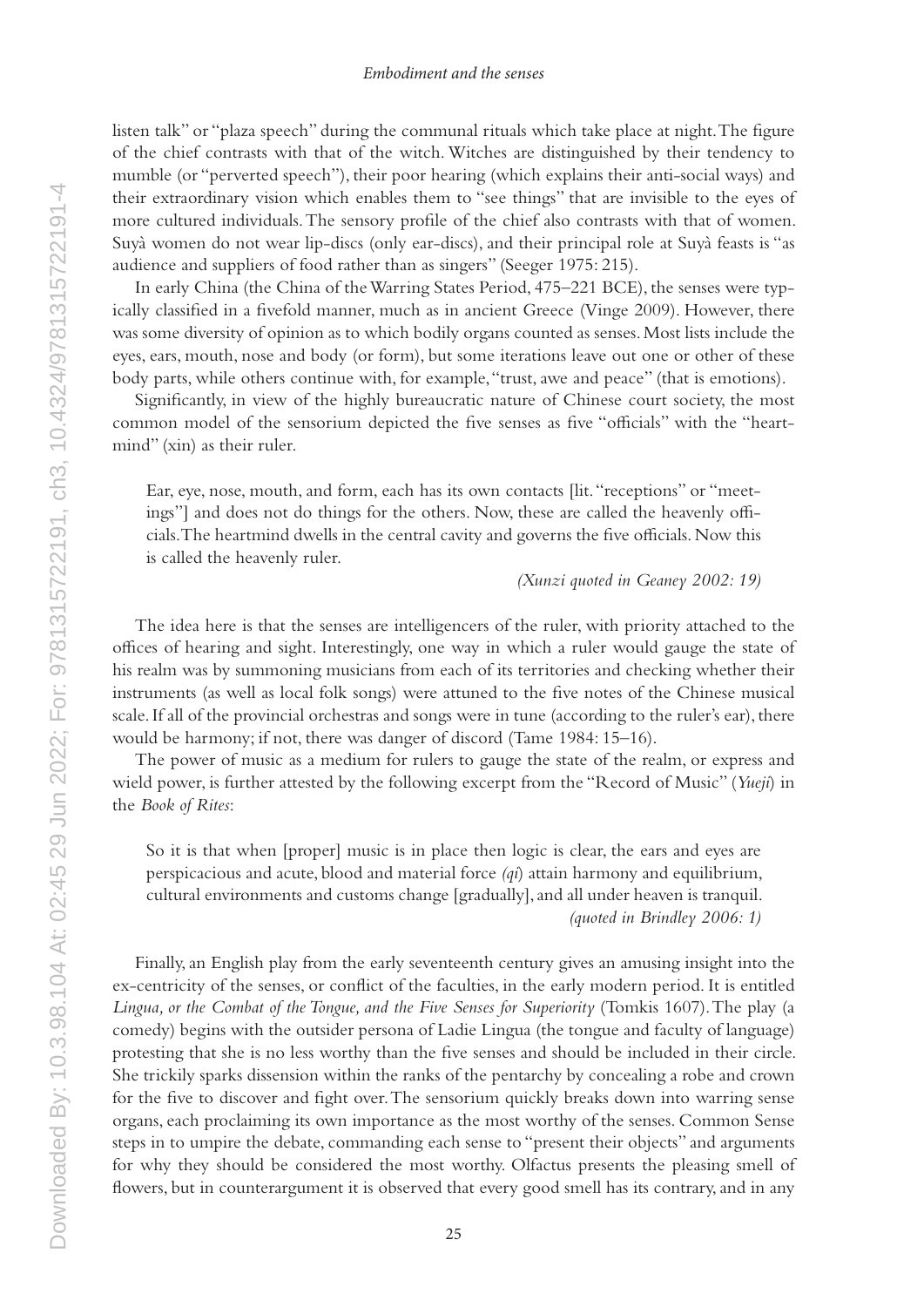event "he smelleth best that doth of nothing smell." Tactus proffers the hand, "the instrument of instruments," and further argues that his skinfulness is "the eldest, and biggest of all the rest." His *coup de grace* is to assert

Tell me what sense is not beholding to me; The nose is hot or cold, the eyes do weep; The ears do feel, the taste a kind of touching, That when I please, I can command them all, And make them tremble when I threaten them. (Tomkis n.p.)

Tactus's argument is later undone when the others conspire to tickle him. And so it goes with each of the senses: that is, each sense plays up his most distinctive, only to be humbled by his peers. How did the dispute end? What did Common Sense decide? The answer is best left to a later point in this essay when we are in a better position to appreciate the intricacies of the judgment of Common Sense.

There are four major implications I would like to draw from a consideration of these cases. The first has to do with the discrimination or individuation of the senses. Different cultures divide the senses differently and the bounds of sense cannot be assumed in advance. Which senses are counted, and what counts as a sense (for example emotions as well as perceptions in some cases, or speech as well as hearing) is contingent on culture and history. Even the conventional (Western) distinction between cognition and perception, or mind and the senses, can be elided (for example in Buddhism the mind is regarded as a sense on a par with the other five). This underscores the importance of focussing on the relations *between* the senses, rather than analysing them individually, one-at-a-time (for example Goldstein 2004), and has implications for the very definition of "sound studies" or "auditory culture" (we use the terms interchangeably). Sound studies must be seen as a branch of sensory studies, which treats the sensorioum *as a whole* as its object of study.

Second, each culture should be approached on its own sensory terms. This entails attending to its sensory priorities and developing an awareness of the culture's own techniques of perception or "ways of sensing" (Howes and Classen 2013). Put another way, the senses are made, not given; perception is a cultural act, not simply a psychophysical phenomenon. The cultural modulation of perception is apparent in Stoller's bewilderment at how the Songhay healer used his senses. Stoller lacked the requisite technique to hear the sound of the patient's double being released. It is also manifest in the different models of the sensorium which different cultures embrace, whether it be the five officials of early Chinese epistemology, or the bestiary of the senses in medieval Christianity – which regarded the eagle as an emblem of sight, the spider of touch and so on (Classen 1998), or the "computational" theory of vision and the other senses that prevails today (Nudds 2014).

Third, sensory values are social values, and how the senses are conditioned is intimately tied to the condition of different groups within society. For example, the condition of women and the condition of witches in Suyà society reflects the differential moral value and development of the senses of hearing, speech or singing and sight (women listen but do not sing; the witch's vision is overdeveloped, their hearing and speech underdeveloped). The ear- and lip-discs worn by the Suyà socialize the senses. They are constant reminders of the moral value attached to hearing and speaking/singing. Significantly, the Suyà term *m-ba*, "to hear" also means "to understand." The centrality of aurality to Suyà epistemology and ceremonial life led their ethnographer to propose that: "the Suyà village [with its central plaza and huts arranged in a circle] can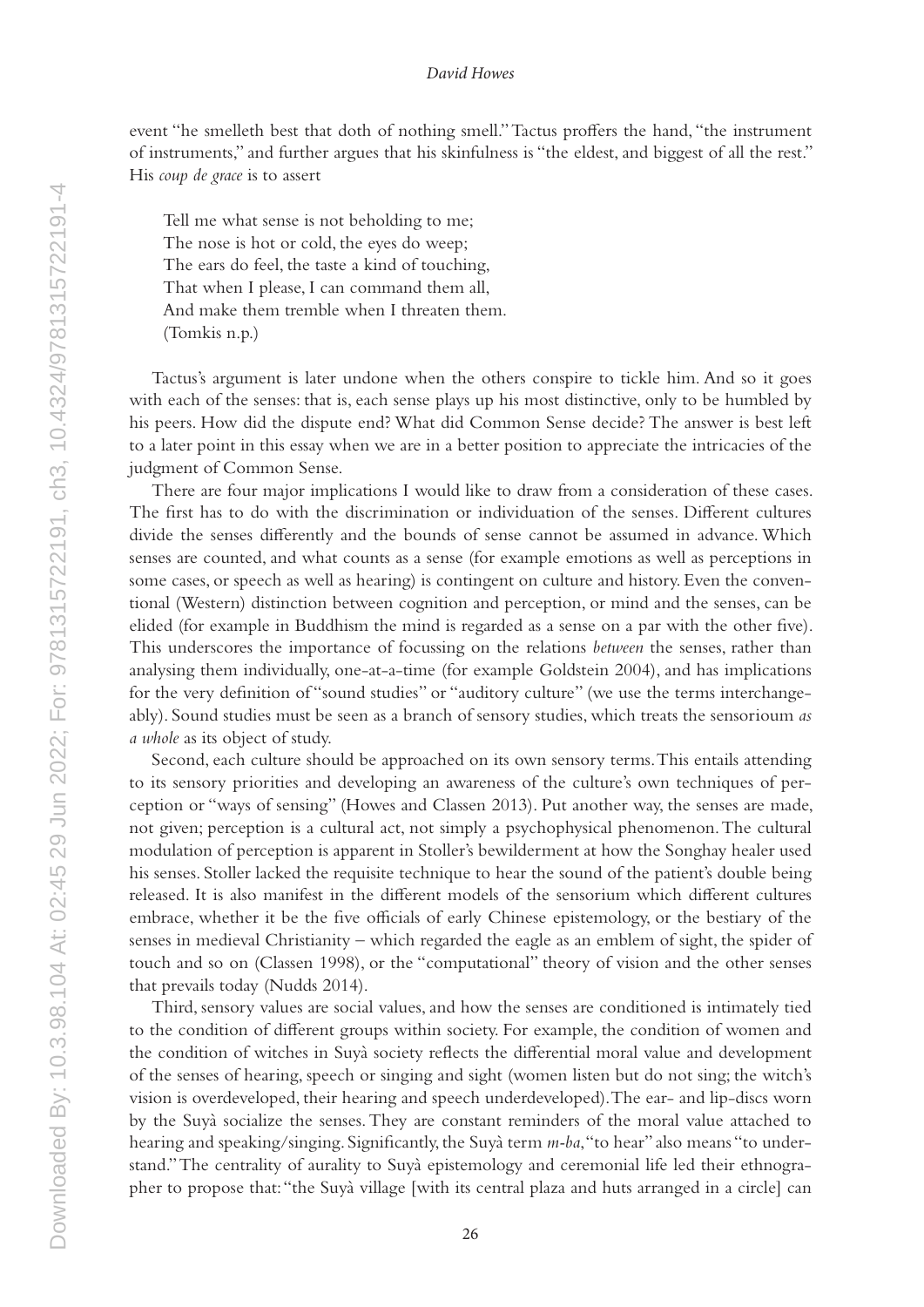#### *Embodiment and the senses*

be likened to a concert hall, its annual round equated with a concert series" (Seeger 1987: 65). Singing, according to Seeger, created "a certain kind of settlement, in which sounds revealed what vision could not penetrate": it coordinated collective action, mediated gender relations and imprinted its structure on the experience of space, time and personhood (ibid. 140).

Fourth, while the senses complement each other and normally work in concert, they may also conflict. On a quotidian level, this is evidenced by the way a stick in water may look crooked to the eye but feel straight to the touch. On a ritual level, the Suy*à* practice of staging their ceremonies at night has the effect of accentuating the role of the 'other' senses, most notably hearing and speaking/singing, relative to sight. On an epistemological level, it is exemplified by the personification of the senses in Lingua and their "combat" for superiority. One way of summing up the foregoing discussion would be to say that the sense of the senses is in their use, that perception is best understood in terms of performance rather than psychophysics.

The suggestion that perception is best understood as performance might seem to bring the approach advocated here into line with the position of Tim Ingold, who insists that perception is a "skill" (Ingold 2000). Ingold has emerged as a dominant voice within sensory anthropology, and has attracted numerous disciples (for example Hsu 2008; Pink, in Pink and Howes 2010) ever since publishing a scathing (if unfounded) critique of the anthropology of the senses in *The Perception of the Environment* (Ingold 2000: chs. 9, 14), which drummed out the voices of a host of earlier theorists and ethnographers, including Edmund Carpenter (1973), Marshall McLuhan (1964), Paul Stoller (1989), Anthony Seeger (1975, 1987), Constance Classen (1993), Steven Feld (1982) and Alfred Gell (1995), as well as the present writer (Howes 1991). Ingold dismisses the contribution of these "sensuous scholars" (Stoller 1997) because their accounts of the senses fail to cohere with the dictates of the "phenomenology of perception" according to Maurice Merleau-Ponty, which insists on the subjectivity of perception and "prereflective unity" of the senses, and the "ecological psychology" of J.J. Gibson, which treats the senses as "perceptual systems" and limits their operation to picking up on the pre-given "affordances" of the environment.

In an oft-cited article entitled "Against Soundscape," Ingold goes further and in one fell swipe dismisses the whole (interdisciplinary) field of sound studies (insofar as it is predicated on R. Murray Schafer's concept of the soundscape) and visual culture (insofar as it is primarily focussed on the interpretation of images). He argues that sound "is not the object but the medium of our perception. It is what we hear *in*. Similarly, we do not see light but see *in* it. … [e.g.] When we look around on a fine day, we see a landscape bathed in sunlight, not a lightscape" (Ingold 2007: 11). It is all so simple the way Ingold puts it. Too simple actually.

What is missing from Ingold's account is any sense of the social organization of the senses and perception. This is because he prides himself on being a post-social anthroplogist. The social is dissolved into "a field of relations," and Ingold insists that "relations among humans, which we are accustomed to calling 'social', are but a subset of ecological relations" (Ingold 2000: 5). His work starts "from the premise that every living being is a particular nexus of growth and development within a field of relations. Skills of perception and action indeed emerge within these processes of ontogenetic development" (Ingold, in Ingold and Howes 2011: 314). Ontogeny is not only privileged over phylogeny on this account, it is all there is. Indeed Ingold's focus on the individual obliterates any sense of the social just as his preoccupation with "activity" prevents him from paying much, if any, attention to structure (never mind reflection). As discussed elsewhere, Ingold's idea of "the environment" is equally impoverished, from a sensorial perspective: his environment is "one in which you can look, listen, and are always on the move, but not taste or smell" (Howes  $2005$ ).<sup>1</sup>

The crux of Ingold's argument is that hearing involves "an experience of sound" and seeing involves "an experience of light" *tout court*. A poke in the eye belies this argument, since it causes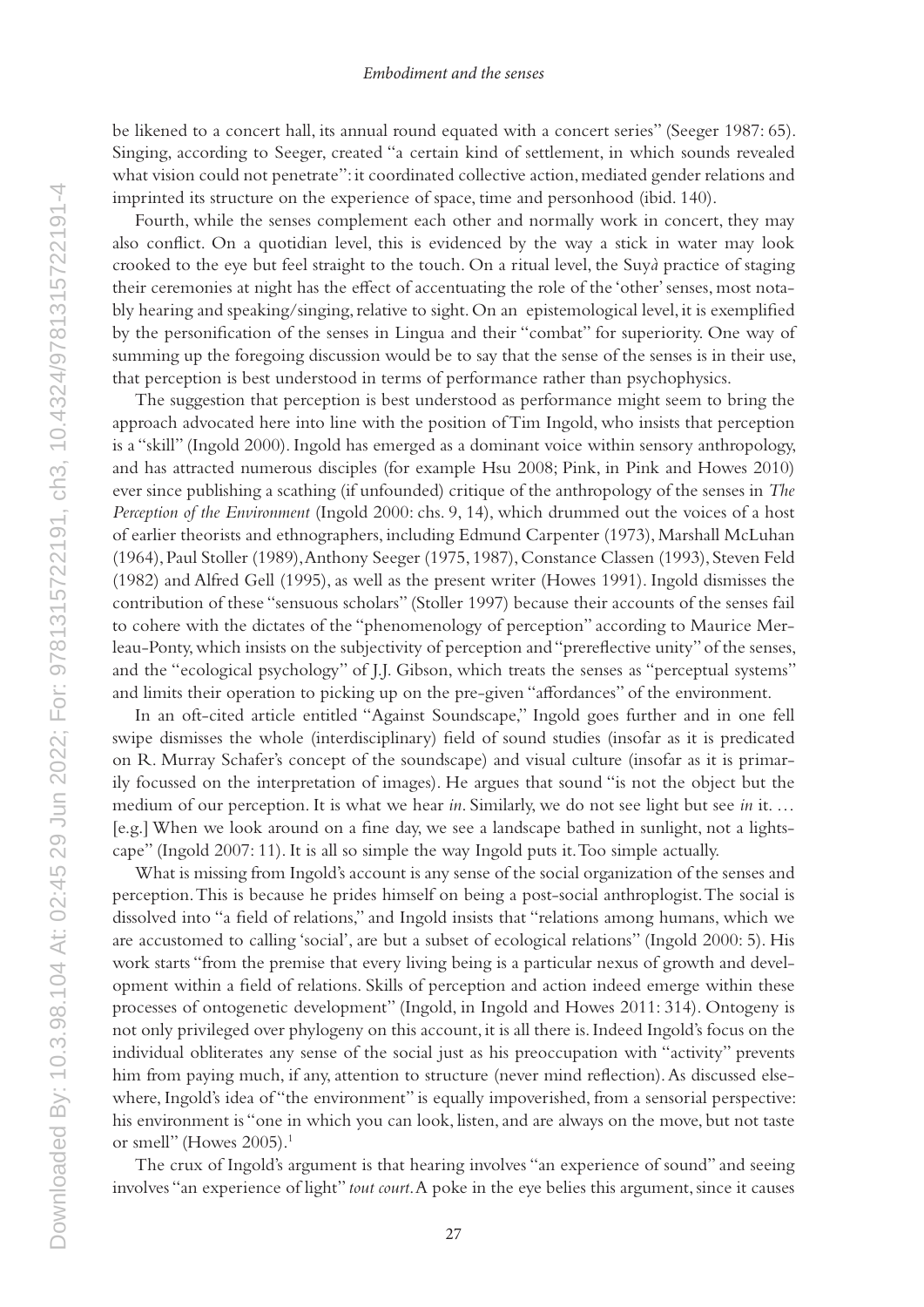one to "see stars" independent of any light source. (The equivalent experience in the auditory realm would be feeling infrasonic vibrations.) However, even if one did accept Ingold's premise, the fact is that the experience of light (and shadow and darkness, I would add) is conditioned by culture, and imbued with social values. For example, there is the premium attached to *hygge* (a warm, cozy light) in Danish society (Bille and Sørensen 2007), the value attached to "shimmering" light in Australian aboriginal cultures (Deger 2007) or the salience ascribed to shadows in Japanese culture (Tanizaki 1977). None of these instances of the cultural construction of light in different traditions matter to Ingold because his approach is purely psychophysical. A further problem has to do with his insistence on the "prereflective unity" and "interchangeability" of the senses (following Gibson and Merleau-Ponty). Indeed, Ingold posits that vision, understood as "a mode of active, exploratory engagement with the environment … has much more in common with audition than is often supposed, and for that matter also with gustation and olfaction" (Ingold, in Ingold and Howes 2011: 314; Ingold 2000: ch. 14). However, it is only in the most abstract (and uninteresting) sense that this proposition is true. Of course all the senses are "active, exploratory modes of engagement with the environment." This even goes without saying. The real question is *how*, and that is where the cultural conditioning of the senses intervenes.

Let me flesh out what is meant here by "the cultural conditioning of the senses" by drawing on my research in Papua New Guinea. Among the Kwoma of the Middle Sepik River region of Papua New Guinea, social status is the precondition of what and how far one can see. Each year, in the context of the yam harvest ceremony, the initiated men stage a ritual which involves them making a stupendous din with various instruments (the sacred flutes, bullroarers, etc.) within the screened-off confines of the men's house. The sounds produced are said to be the voices of the spirits. Women and uninitiated men, who hear these sounds from the other side of the screen, believe their ears and are frightened of the spirits whereas the men inside know the secret of the sounds' human origins because they alone are able to see as well as hear. If this secret were exposed it would undermine the men's authority as the guardians of the spirits and sole intercessors with the supernatural. The mens' anxieties as regards the bases of their authority is expressed in a myth which relates how the women were the ones who first discovered the flutes and kept knowledge of them from the men. They kept the flutes in a tree-house and commanded the men to bring them food while they played on and on – until the day the men, tired of being abused by the women, by an act of treachery, toppled the tree-house and seized the flutes. The men have lorded their control of the means of communication with the spirits over the rest of society ever since. (The women are now the ones who must prepare food and bring it to the men ensconced in their men's house.) Here we see a situation where it is precisely the split between seeing and hearing, and the non-interchangeability of these two sensory registers, that undergrirds the structure of Kwoma society (Howes 2003: ch. 5).

Consideration of the Kwoma case suggests that, contrary to Ingold, what a properly sensory anthropology calls for is *more reflexivity*, not less; more attention to relations of *intersensoriality*, not (some putative) unity or interchangeability; and, above all, more awareness of the *indissociability* of the social and the sensible (Laplantine 2015), not just "the environment" or "landscape." In his critique of soundscape, Ingold makes much of what he calls the "prototypical concept of landscape." This concept commends itself to his way of thinking because "it is not tied to any specific sensory register – whether vision, hearing, touch, smell or whatever. In ordinary perceptual practice these registers cooperate so closely, and with such overlap of function, that their respective contributions are impossible to tease apart" (Ingold 2007: 10). In point of fact, the concept of landscape is a product of a particular painterly style (the so-called picturesque) which originated in the eighteenth century. It is not "prototypical." Rather it is thoroughly historical and ineluctably beholden to sight. This is precisely what inspired Schafer and others to embrace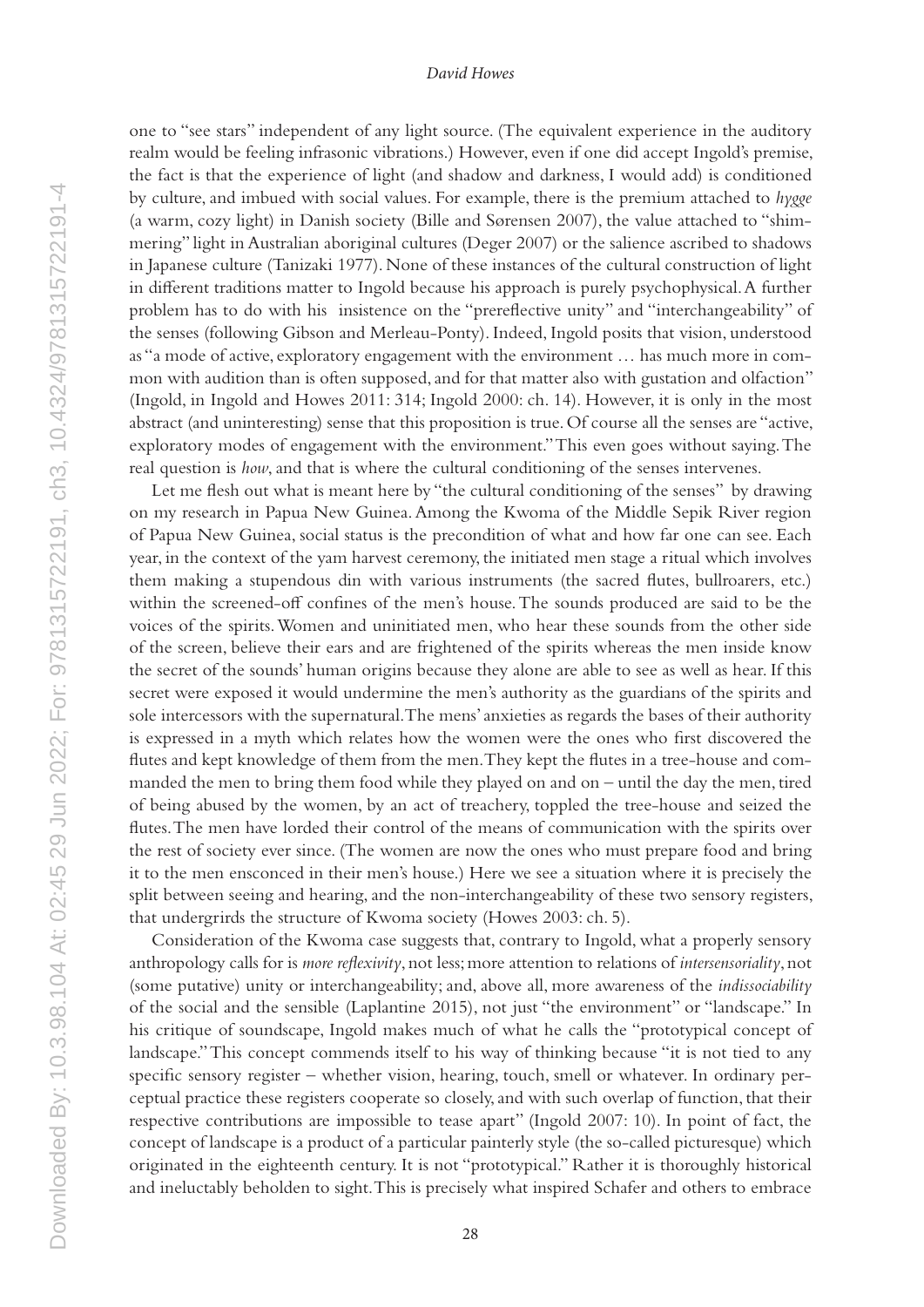#### *Embodiment and the senses*

the concept of soundscape as an antidote to the visualism of the idea of landscape, and use it as a means to open up other sensory dimensions of the environment for investigation.

Probing deeper, we can see how Ingold's inability to "tease apart" the respective contributions of the senses (an "impossibility" which he projects onto all humanity) is an effect, an artifact, of his prior *abstraction* of the operation of the senses from their embeddedness – or *emplacement* – in a given social context. For example, the Kwoma do discern and enforce a separation between vision and hearing in certain ritual contexts (i.e. the yam ceremony). Or again, when Ingold affirms: "I *am*, at once, my tasting, my listening, and so forth" (Ingold, in Ingold and Howes 2011: 321), he is legislating for all humanity again, without the least trace of any reflexivity as to the particularity of his own experience. There exist other subject positions (for example that of women), but Ingold is too self-centred to recognize this.

Ingold's abstract, purely psychophysical, radically individualist, post-social approach to the study of the senses and perception is not a sensible paradigm for research. Compare Constance Classen's position in "Foundations for an Anthropology of the Senses," which is attuned to sensory diversity both across and within cultures. She writes:

When we examine the meanings associated with various sensory faculties and sensations in different cultures, we discover a cornucopia of potent sensory symbolism. Sight may be linked to reason or to witchcraft, taste may be used as a metaphor for aesthetic discrimination or for sexual experience, an odour may signify sanctity or sin, political power or social exclusion. Together, these sensory meanings and values form the *sensory model* espoused by a society, according to which the members of that society "make sense" of the world, or translate sensory perceptions and concepts into a particular "worldview." There will likely be challenges to this model from within the society, persons and groups who differ on certain sensory values, yet this model will provide the basic perceptual paradigm to be followed or resisted.

*(Classen 1997: 402)*

Following Classen, we come to see how the senses are constructed and lived differently in different societies, giving rise to different models – and the practices which support them. Such models frequently have a cosmological dimension, according to Classen (1998), which leads her to speak of "sensory cosmologies" (rather than "worldviews"). By way of example, in the early modern period, in a pattern that had its roots in ancient Greece (Vinge 2009), each of the senses was held to operate through a different medium or element. In *Lingua*, for example, the chief reason for dismissing Ladie Lingua's petition to be counted a sense was that this would go against the fivefold division of the cosmos, or elementary structure of the universe:

The number of the *Senses* in this little world is answerable to the first bodies in the great world: now since there be but five in the Universe, the four elements and the pure substance of the heavens [i.e. the aether], therefore there can be but five Senses in our *Microcosm*, correspondent to those, as the sight to the heavens, hearing to the air, touching to the earth, smelling to the fire, tasting to the water; by which five means only the understanding is able to apprehend the knowledge of all corporal substances.

On this account, the medium of hearing is air (not sound), earth is the medium of touch, fire of smell, water of taste and the aether (not light) is the medium of sight. The composition of the body and senses manifests the same multimodal, quintessential structure as the composition of the universe. (This elemental understanding of perception would be lost on Ingold, who blindly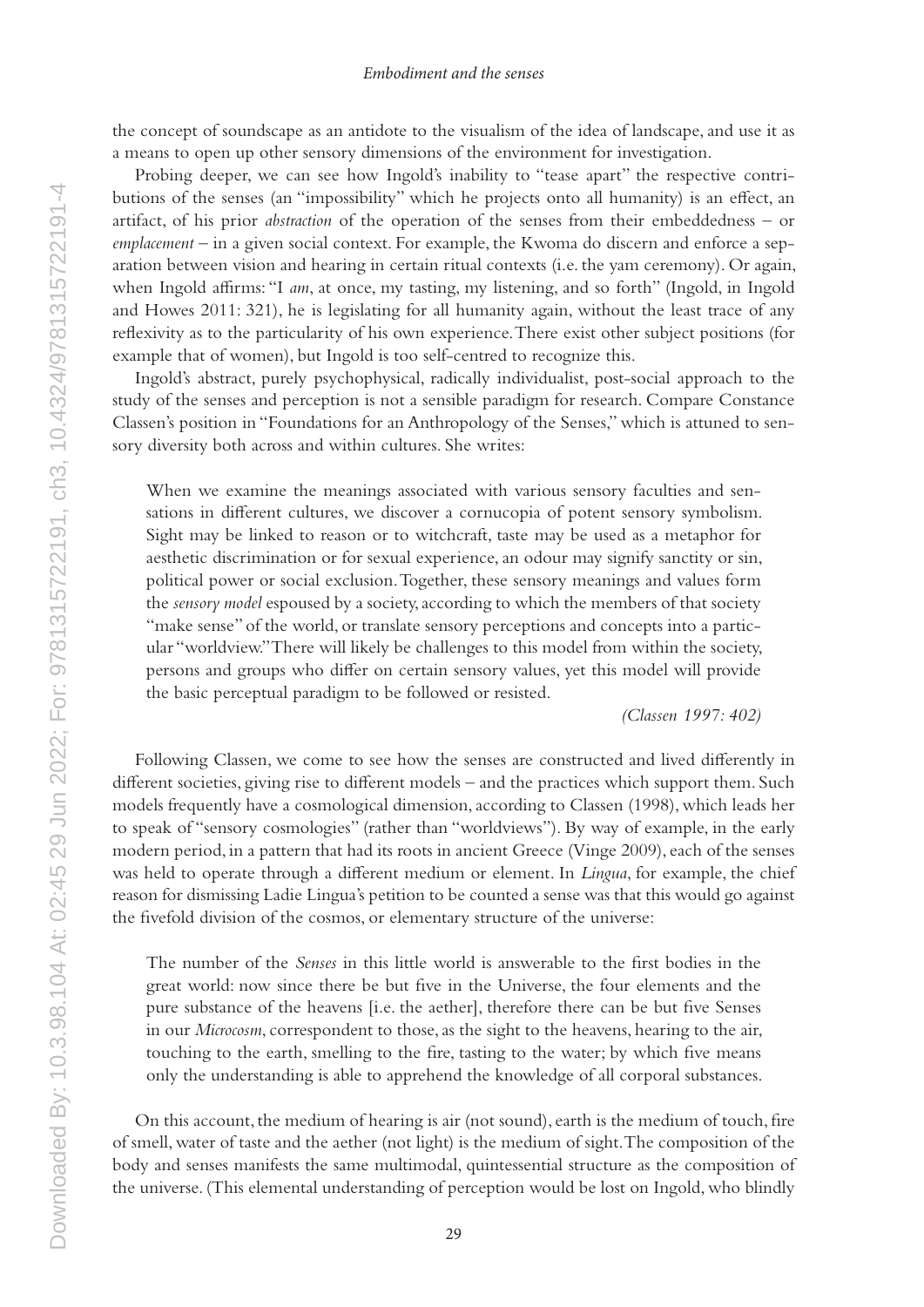cleaves to his own ontology.) It follows that the senses act outwardly through their "corresponding" medium or element. This extramissive understanding of how the senses function is the inverse of the intromissive or mentalist ideology of same that dates from the seventeenth century and was first and most forcibly articulated by John Locke (see Howes and Classen 2013: vh.6).

This idea of sensory "correspondence" was also foundational to the epistemology and ritual life of early China. According to the "Theory of the Five Elements" (or "Evolutive Phases"), each of the principal elements of Fire, Wood, Earth, Metal and Water corresponded to a different musical note, colour, odour, taste, season and direction. For example, the musical note *chih* and colour red, a smoky scent, bitter taste, season of summer and direction of south all corresponded to the element of Fire. These correspondences inflected all aspects of daily life – from diet to colour of apparel, and from the perfumes that were worn to the orientation of living space in different seasons – in the Emperor's court (itself a microcosm of the universe). Great importance was attached to maintaining the proper relations between sensations, and this was tied to maintaining the proper relations between persons.

Heaven and Earth have their patterns, and people take these for their patterns ... [Among these patterns are] the five tastes, manifested in five colors and displayed in the five notes. When these are in excess, there ensue obscurity and confusion, and people lose their nature. That is why they were made to support that nature... There were ruler and minister, high and low ... There were husband and wife … There were father and son, elder and younger brother...

*(cited by Wang 2000: 184)*

As this quote makes clear, sensory relations were mapped onto social relations. "Thinking and living according to the established pattern of cross-modal associations provided a potent model for the maintenance of orderly and interdependent relationships within society" (Howes and Classen 2013: 163–4).

Ingold's "ecological psychology" may be faulted not only for its inattention to the sociology and cosmology of sensation, but also for its failure to theorize the mediumship of the senses. He treats auditory perception as "an experience of sound" and visual perception as "an experience of light" without regard to how these experiences are modulated by cultural schemas. Consider Renaissance painting. True, without light one could not see a painting, but more to the point is how a painting structures perception. In *Ways of Seeing*, John Berger convincingly argues that the technique of linear perspective, which emerged during the Rernaissance, and which centres everything in the eye of the spectator, contributed to the growth of individualism. "The visible world is arranged for the spectator as the universe was once thought to be arranged for God" (Berger 1972: 16). The spectator became the unique centre, and this had the effect of prying the individual loose from the hierarchized, communal structure of the medieval social order.

Ingold is dismissive of readings such as Berger's:

We should not be fooled by art historians and other students of visual culture who write books about the history of seeing that are entirely about the contemplation of images [with no mention of light]. Their conceit is to imagine the eyes are not so much organs of observation as instruments of playback, lodged in the image rather than the body of the observer. It is as though the eyes did our seeing for us, leaving us to (re)view the images they relay to our consciousness.

*(Ingold 2007: 10)*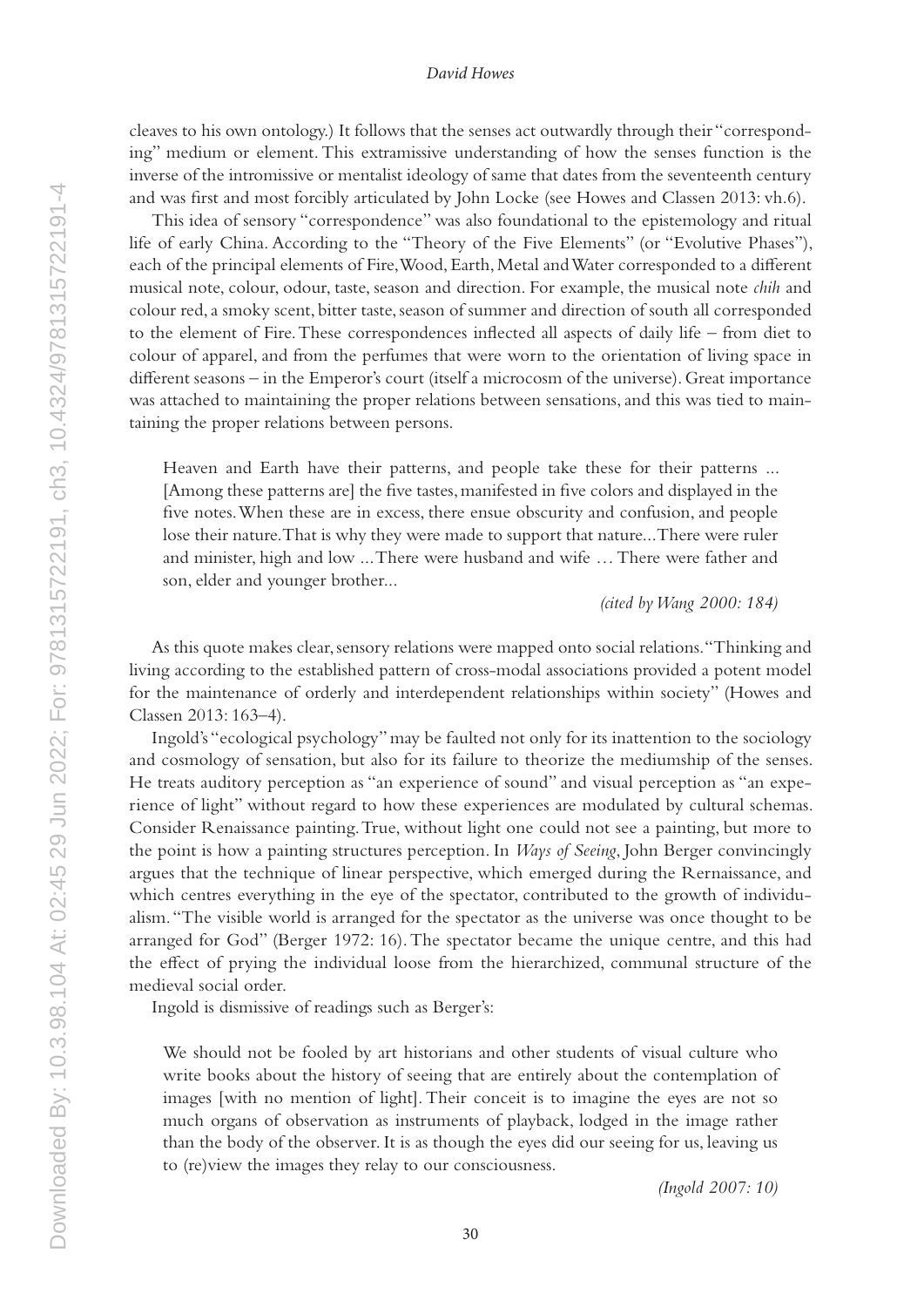#### *Embodiment and the senses*

Ingold's rejection of media studies (visual, auditory, etc.) here prevents him from seeing how media, such as painting, which are best viewed as "extensions of the senses" (following McLuhan 1964) *modulate* the perception of the social and physical environment. In place of Ingold's theory of the transparency of light and psychophysics of sight, we need a theory of the *mediatory* role of media, which is precisely what the field of sound studies and visual culture have to offer. We become what (and, more importantly, how) we behold, to rejig the old adage.

McLuhan's media-centric theory of perception is a far more sensible approach than Ingold's, though it too has its problems. For example, its technological determinism, its essentialist construction of the senses,<sup>2</sup> its bipolarism (as if everything turned on whether the ear or eye is the dominant modality). Contrary to McLuhan's "Great Divide" theory of the differences between oral (read: aural) and literate (read: visual) mentalities and societies, it has been shown that there is as much sensory diversity within the category of "oral societies" as there is between oral societies and literate societies (Classen 1993). This is why we prefer the concept of "ways of sensing," with its emphasis on cultural practice, to McLuhan's media-driven concept of the "sense-ratio" (Howes and Classen 2013).

One point on which we must nevertheless agree with Ingold in his diatribe against the art historians is his critique of their exclusive focus on visual images. A more relational, intersensorial approach, attuned to practice and context, is called for, even when it comes to the interpretation of a painting. For example, it has recently come to light that paintings were sung to in the Renaissance. The singing was integral to the experience of viewing (Stowell 2016). It is important to attend to these patterns and practices of intersensoriality if we are to arrive at an understanding of the "period sensorium" (see further Classen 2017). Most studies stop at the "period eye."

The same critique could be levelled at sound studies. Its exclusive focus on sound may prove counterproductive. In *Sensing Sound: Singing and Listening as Vibrational Practice* (2015), Nina Sun Eidsheim exposes the limitations of the paradigm of music as sound by rethinking music as a "practice of vibration." She was brought to this position by studying the vocal performance of Juliana Snapper, the underwater opera singer. Snapper's practice sparked in Eidsheim a shift in focus from pre-fixed definition to issues of transmission, transduction and transformation. In *Eye h(Ear): The Visual in Music* (2013), Simon Shaw-Miller relates how the modernist embrace of "absolute music," conceived as "pure sound," actually had the effect of interpellating the visual in countless complex ways (from the centrality of the score and musical notation to the site (and sight) of the concert hall which took the place of the concert hall or tavern). His aim is "to claim music for art historians" (of all people!). In both these works, music is reconceptualized as intersensorial practice.

In this essay, the emphasis has been on arriving at an understanding of sensory diversity in history and across cultures. But there is also intra-cultural diversity, or the question of subaltern sensoria, as when Classen cautions: "There will likely be challenges to [the sensory model] from within the society, persons and groups who differ on certain sensory values, yet this model will provide the basic perceptual paradigm to be followed or resisted" (Classen 1997: 402). What of women's senses, for example? The reader will no doubt have noticed that both among the Suyà of Brazil and the Kwoma of Papua New Guinea, women's sensory role seems limited to listening and preparing food for the men. Is that it? The Suyà ethnography is silent on this score, and the Kwoma ethnographic record is not much better. However, I can offer a few precisions regarding how the division of the senses and the division of the sexes intersect. One thing that struck me during my fieldwork among the Kwoma is that women had elaborated their powers of touch to a remarkable degree through their continuous production of net bags (billum). This female hypertactility (or feminine dexterity) stands in contrast to how men control the aural universe through their mastery of the flutes and other instruments, and also control the visual universe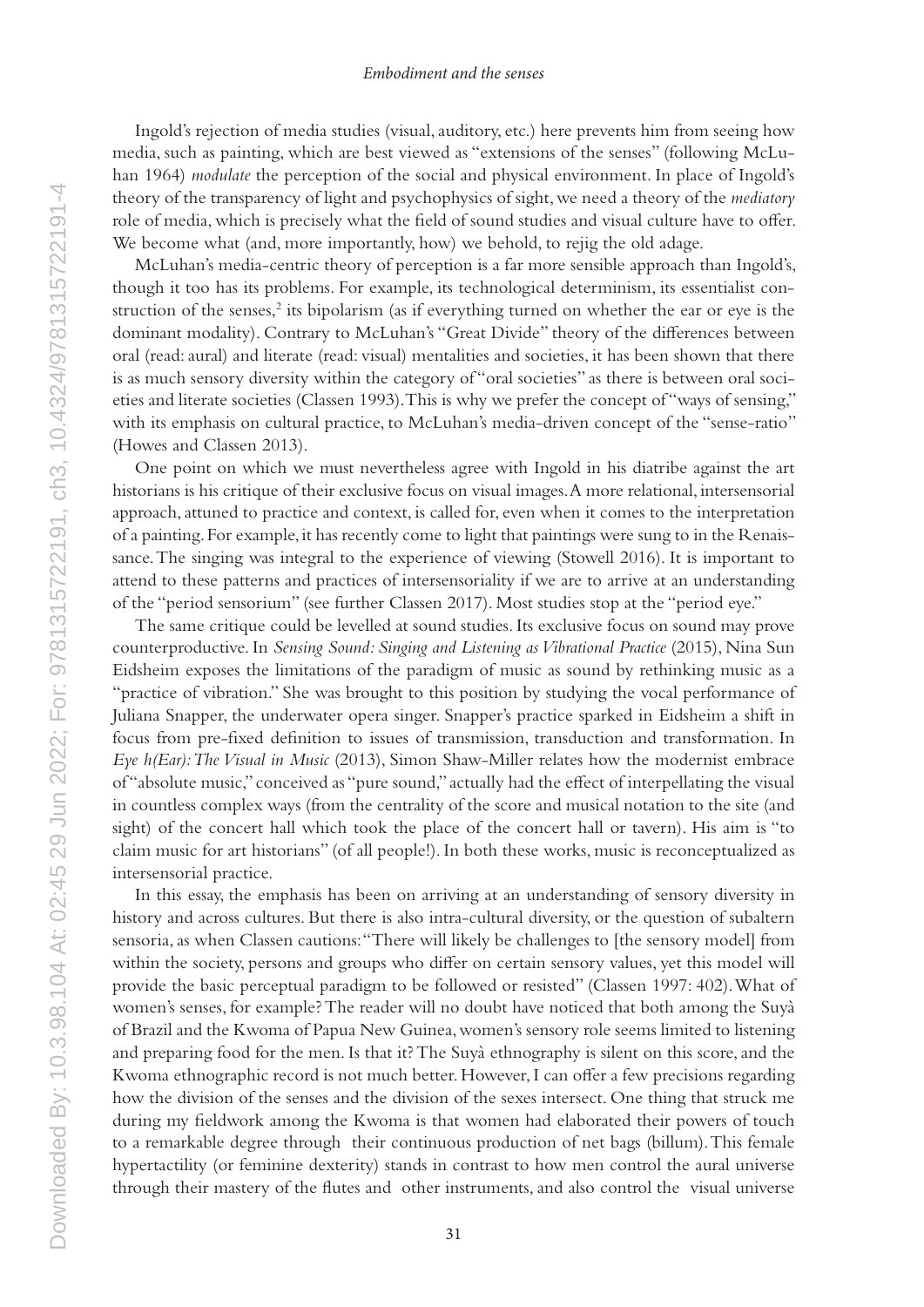through their production of paintings and sculptures. In effect,the sensory model of Kwoma society is structured on a visual scaffolding (through the use of screens). It is a highly exclusionary, fractured society, with little or no transparency, only enmity between the nine autonomous villages which make it up. Significantly, women must move to the village of their husband upon marriage, while the men stay put. Through marrying out the women, the women literally weave the society (such as it is) together. This profoundly social fact is also reflected in the weave of the netbags they produce and gift to their husbands and brothers. The male gaze divides and fractures, the female touch integrates. Women's skill at weaving complements the men's skill at painting, and it is the interrelationshp of the two socially distinct skill sets that constitutes the fabric of Kwoma society (Howes 2003: ch. 5).

Ladie Lingua's petition in the court of Common Sense presents another example of what Classen calls resistance to the sensory model. The five senses in *Lingua* are all male, she is the only female, so this battle of the senses was also a battle of the sexes. She stated her case well (as one would expect of the tongue). For example, she points out that she alone is able to represent things which are not present, only to be called out by the others for her propensity to prevaricate. In the end, Common Sense (in a very tactical move) awarded the crown to Visus and the robe to Tactus (as representatives of Commoditie or "well-being" and Necessity respectively), while distributing consolation prizes to the other three senses. Common Sense goes on to invoke the argument from design (that is the quintessential structure of the universe) to scuttle Ladie Lingua's position, and concludes: "wherefore we judge you to be no *Sense* simply; onely thus much we from henceforth pronounce, that all women for your sake, shall have six *Senses,* seeing, hearing, tasting, smelling, touching, and the last and feminine sense, the sense of speaking." (It is apparent from other references that what Common Senses means by "speaking" is really only chattering or prattling.) Ladie Lingua is nonplussed at being dubbed "half a sense" and seeks retaliation by drugging the five senses, but her plot is foiled. It seems that a sixth (that is a supernumerary) sense is the best the second sex can expect, until a female playwright comes along and rewrites the script.3

At the beginning of this essay it was noted that the sensory turn of the 1990s could be seen as an outgrowth of the corporeal turn of the 1980s, when "embodiment" emerged as a paradigm for research. Some further clarification is necessary by way of closing. The embodiment paradigm sought to overcome the longstanding split between body and mind in the Western tradition, and gave rise to such concepts as the "mindful body" and "embodied mind." This stress on unity or integration proved to be a bit much, and accordingly fractured as the sensory turn unfolded and shifted attention to analysing the relations *between* the senses (relations which are not always harmonious, and can be oppositional). The sensory turn also introduced more complexity and reflexivity into the conversation by taking media as "extensions of the senses" seriously and by introducing the notion of "emplacement," or "the sensuous interrelationship of body-mind-environment" (Howes 2005: 7). The point is that perception can only meaningfully be studied in context – that is, in some environment (a point which the embodiment paradigm tends to overlook), and that the senses "mingle" with the world (Serres 1985). Perception does not simply go on in the head. Rather, "the perceptual is *cultural and political*" (Bull et al. 2006), and the meaning or import of the senses is in their use.

## **Acknowledgments**

This essay is a product of an ongoing program of research sponsored by the Social Sciences and Humanities Research Council of Canada and the Fonds de Recherche du Québec – Société et Culture.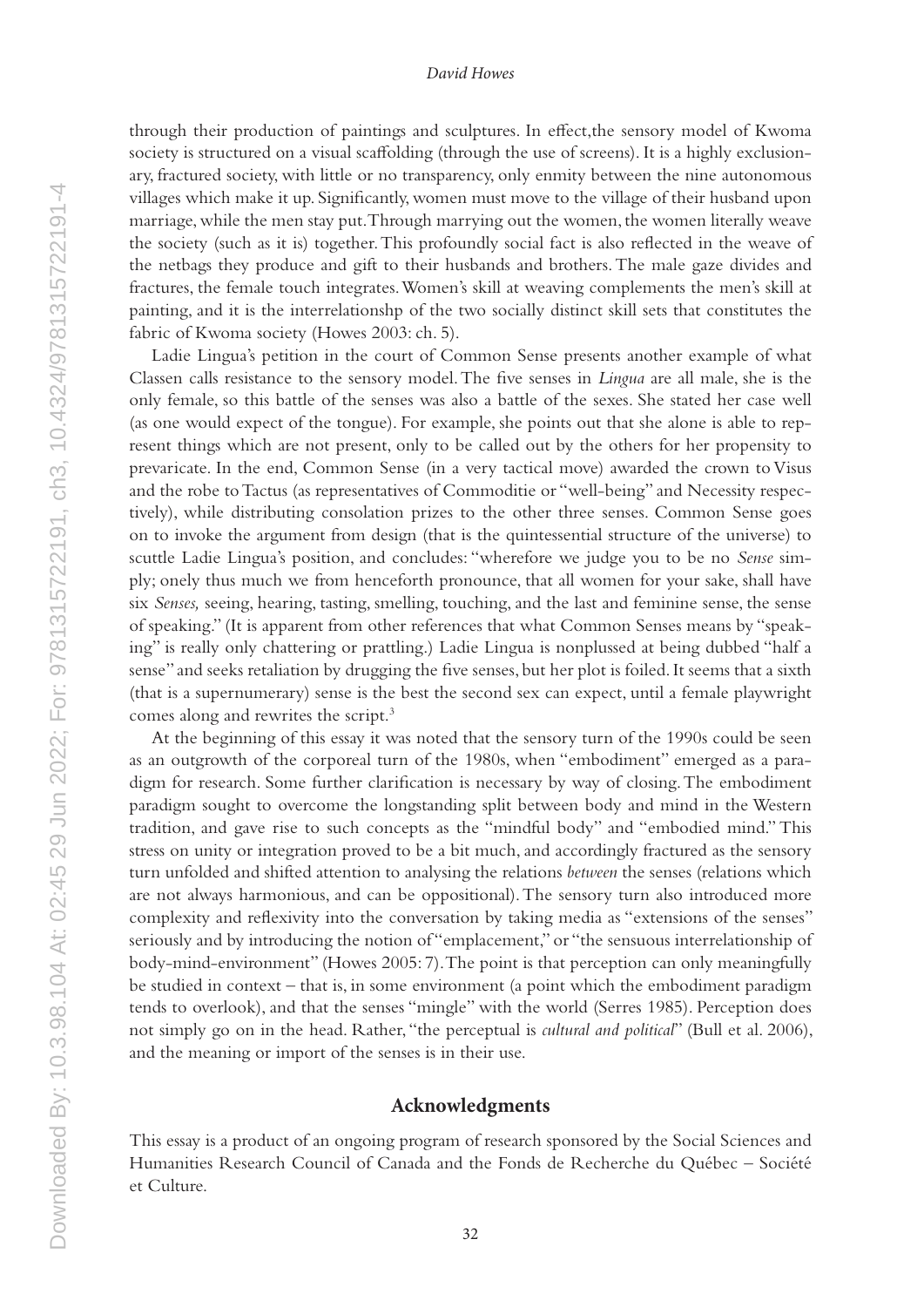## **Notes**

- 1 Ingold is an action man, not an ideas man. Indeed, he scorns any suggestion that there is an ideational component or "prior design" to the production of artifacts (see Ingold 2007). This is why we say there is no room for reflection in his "activity theory" (as it is sometimes called). Other absences include how there is no reference to gender, class or race (all staple topics in *social* anthropology) in *The Perception of the Environment*, just as there is no mention of taste or smell or texture. His book would be more accurately called *The Misperception of the Environment*. It is a testimony to the poverty of phenomenology (see Howes and Classen 2013).
- 2 That is to say, McLuhan attributes certain intrinsic qualities to sound and "acoustic space," but they remain just that, attributions. They are variable, not essential, across cultures. McLuhan's ideas about sound were of a piece with those of the hip culture of his day (see Ford 2013).
- 3 Actually, already in the seventeenth century, there was such a playwright, Margaret Cavendish, who penned many other works as well (see Classen 1998: ch. 4).

### **References**

Berger, John. 1972. *Ways of Seeing*. London: BBC Books.

- Bille, M. & Sørensen, T. F. 2007, "An Anthropology of Luminosity. The Agency of Light," *Journal of Material Culture*, 12(3): 263–284.
- Brindley, Erica. 2006. "Music, Cosmos and the Development of Psychology in Early China," *T'oung Pao*, 92: 1–49.

Bull, Michael et al. 2006. "Introducing Sensory Studies," *The Senses and Society* 1(1): 5–7.

Bynum, Caroline 1995. "Why All the Fuss About the Body? A Medievalist's Perspective," *Critical Inquiry*, 22(1): 1–33.

Carpenter, Edmund. 1973. *Eskimo Realities*. New York: Holt, Rinehart and Winston.

- Classen, Constance. 1993. *Worlds of Sense: Exploring the Senses in History and Across Cultures*. London and New York: Routledge.
	- \_\_\_\_\_\_. 1997. "Foundations for an Anthropology of the Senses," *International Social Science Journal*, 153: 401–412.

\_\_\_\_\_\_. 1998. *The Color of Angels: Cosmology, Gender and the Aesthetic Imagination*. London and New York: Routledge.

\_\_\_\_\_\_. 2017. *The Museum of the Senses: Experiencing Art and Collections*. London and New York: Bloomsbury. Csordas, Thomas. 1990. "Embodiment as a Paradigm for Anthropology," *Ethos*, 18(1): 5–47.

Deger, Jennifer. 2007. *Shimmering Screens: Making Media in an Aboriginal Community*. Minneapolis, MN: University of Minnesota Press.

Eidsheim, Nina Sun. 2015. *Sensing Sound: Singing and Listening as Vibrational Practice*. Durham, NC: Duke University Press.

Feld, Steven. 1982. *Sound and Sentiment: Birds, Weeping, Poetics, and Song in Kaluli Expression*. Philadelphia, PA: University of Pennsylvania Press.

Ford, Phil. 2013. *Dig: Sound and Music in Hip Culture*. New York: Oxford University Press.

Geaney, Jane 2002. *On the Epistemology of the Senses in Early Chinese Thought*. Honolulu: University of Hawaii Press.

Gell, Alfred. 1995. "The Language of the Forest: Language and Phonological Iconism in Umeda." In E. Hirsch and Michael O'Hanlon, eds., *The Anthropology of Landscape*. Oxford: Clarendon, 232–254.

Goldstein. E. Bruce. 2004. Sensation and Perception. Belmont: Wadsworth Publishing.

Howes, David. ed. 1991. *The Varieties of Sensory Experience: A Sourcebook in the Anthropology of the Senses*. Toronto: University of Toronto Press.

\_\_\_\_\_\_ 2003. *Sensual Relations: Engaging the Senses in Culture and Social Theory*. Ann Arbor, MI: University of Michigan Press.

\_\_\_\_\_\_ ed., 2005. *Empire of the Senses: The Sensual Culture Reader*. Oxford: Berg.

Howes, David and Classen, Constance. 2013. *Ways of Sensing: Understanding the Senses in Society*. London: Routledge.

Hsu, Elizabeth. 2008. "The Senses and the Social: An Introduction," *Ethnos*, 73(3): 433–443.

- Ingold, Tim. 2000. *The Perception of the Environment: Essays on Dwelling, Livelihood and Skill*. London: Routledge. \_\_\_\_\_\_. 2007. "Against Soundscape." In A. Carlyle, ed., *Autumn Leaves*, Double Entendre: Paris, 10–13.
- Ingold, Tim and Howes, David. 2011. "Worlds of Sense and Sensing the World: A Reply to Sarah Pink and David Howes," *Social Anthropology*, 19(3): 313–331.